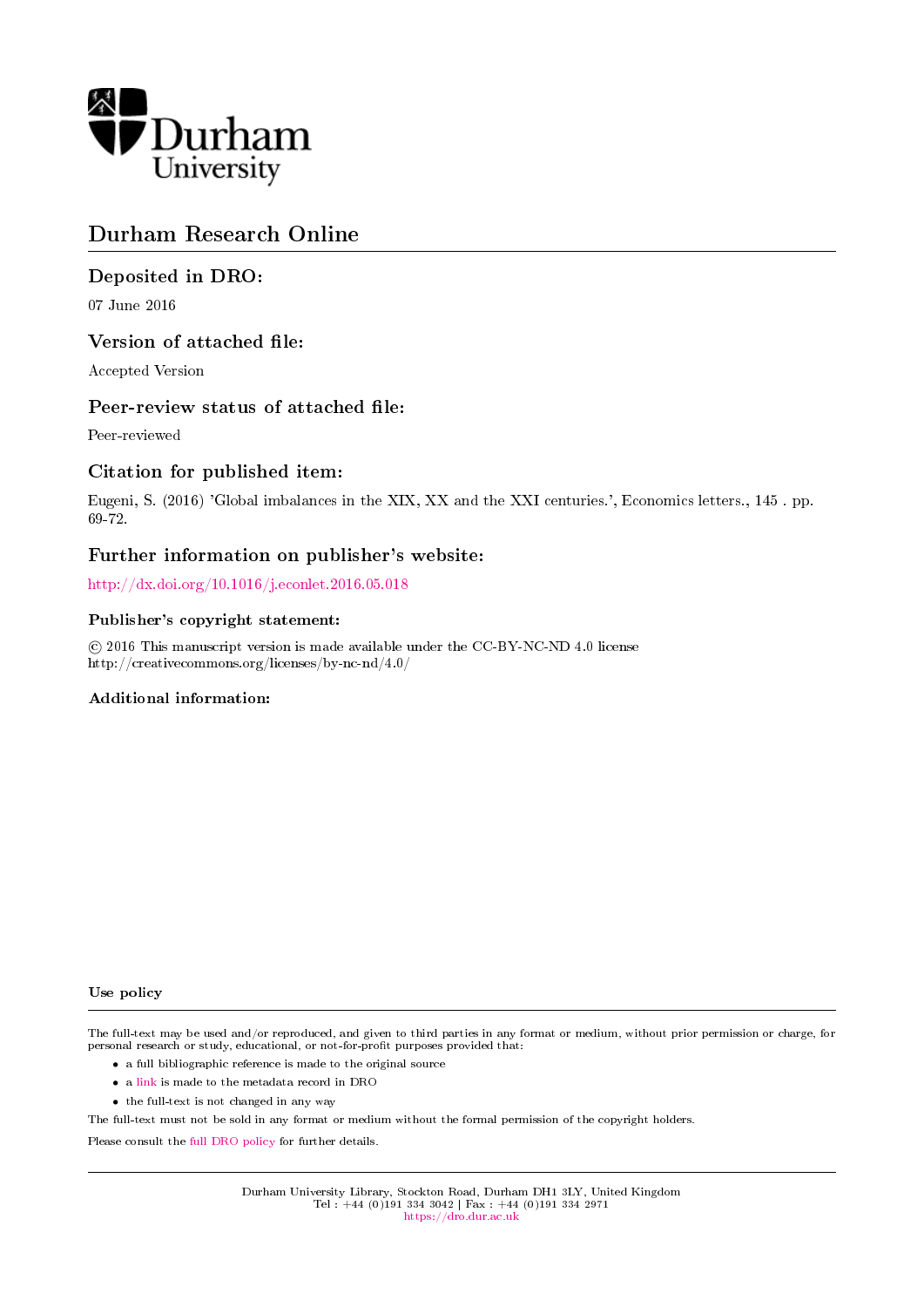# Global imbalances in the XIX, XX and the XXI centuries

#### Sara Eugeni[∗](#page-1-0)

Durham University Business School

#### Abstract

We establish a new stylized fact: while the current account and the trade balances are positively correlated during the second globalization (1990s-2010s), they were negatively correlated during the first globalization (1870s-1910s). We show that the reason behind is that the world interest rate is currently low relatively to the world growth rate due to a "global saving glut", while this was not the case during the first globalization.

<span id="page-1-0"></span><sup>∗</sup>E-mail: sara.eugeni@durham.ac.uk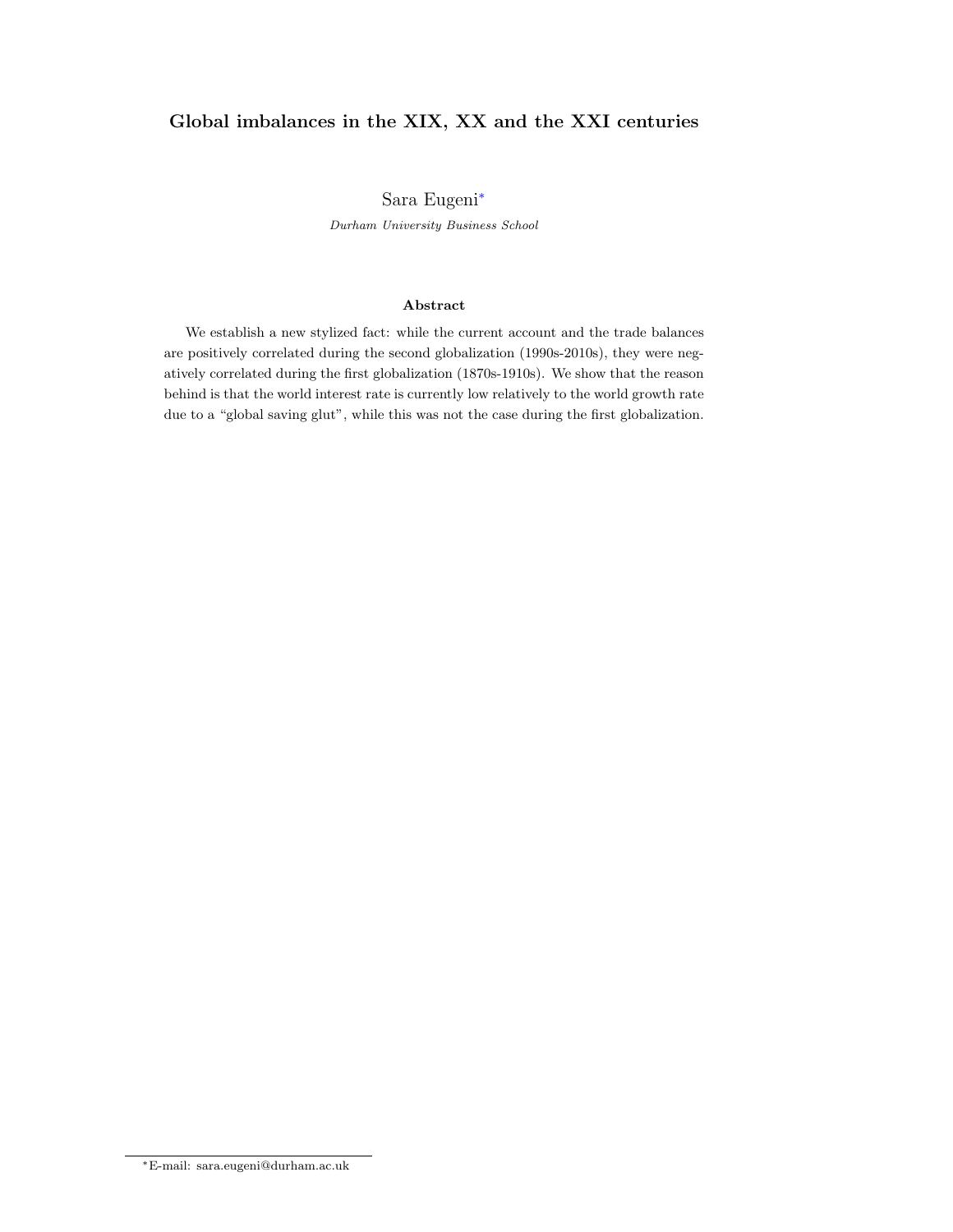## 1 Introduction

Countries' current account imbalances have mainly been driven by trade imbalances in the last few decades. For instance, the current account deficits of the United States and the United Kingdom are accounted for by large trade deficits. On the other hand, the current account surpluses of China and Germany are the consequence of massive trade surpluses (IMF, International Financial Statistics).

Although it may seem obvious that countries finance the difference between domestic spending and domestic output with an increase in international borrowing, this was not the case between the late [1](#page-2-0)9th century and the early 20th century<sup>1</sup>. As the world's major capital exporter, Britain ran substantial current account surpluses while running trade deficits at the same time. As Samuelson once argued, England had reached the stage of a "mature creditor nation", as "her merchandise imports exceeded her exports. Before we feel sorry for her because of her so-called 'unfavorable' balance of trade, let us note what this really means. Her citizens were living better because they were able to import much cheap food and (...) were paying for their import surplus by the interest and dividend receipts they were receiving from past foreign lending". Meanwhile, "the capital goods that England had previously lent" the rest of the world "permitted them to add to their domestic production  $(...)$  more than had to be paid out to England"<sup>[2](#page-2-1)</sup>.

In section 2, we establish some stylized facts about the relationship between the current account and the trade balance over the history. In section 3, we show that those facts can be explained through the lens of neoclassical growth models with overlapping-generations.

# 2 Stylized facts

Figure 1 shows that Britain's external position during the first globalization was not unique: the period is characterized by a negative relationship between the current account and the trade balance. France and Germany also ran current account surpluses and trade deficits at the same time for several years. On the other hand, the United States, the emerging economic power, paid foreign lenders via trade surpluses.

Capital flows plummeted following the First World War and the Great Depression and they significantly recovered only in the early  $1990s<sup>3</sup>$  $1990s<sup>3</sup>$  $1990s<sup>3</sup>$ . Differently from the first globalization, Figure 2 shows that there has been an almost perfect (positive) correlation between the current account and the trade balance in the last thirty years. This neglects the fundamental role of interest payments that Samuelson had earlier emphasized: the net income from abroad that lender countries such as China and Germany currently receive is not high enough for them to be able to fund trade deficits. Similarly, countries such as the United States and the United Kingdom are not forced to run trade surpluses to be able to repay their foreign debt.

<span id="page-2-0"></span> $1$ The economic historians define this period as "first globalization", as it was characterized by a high level of capital mobility (Obstfeld and Taylor, 2004).

<span id="page-2-1"></span><sup>2</sup>As reported in Gale (1974).

<span id="page-2-2"></span><sup>3</sup>Obstfeld and Taylor (2004).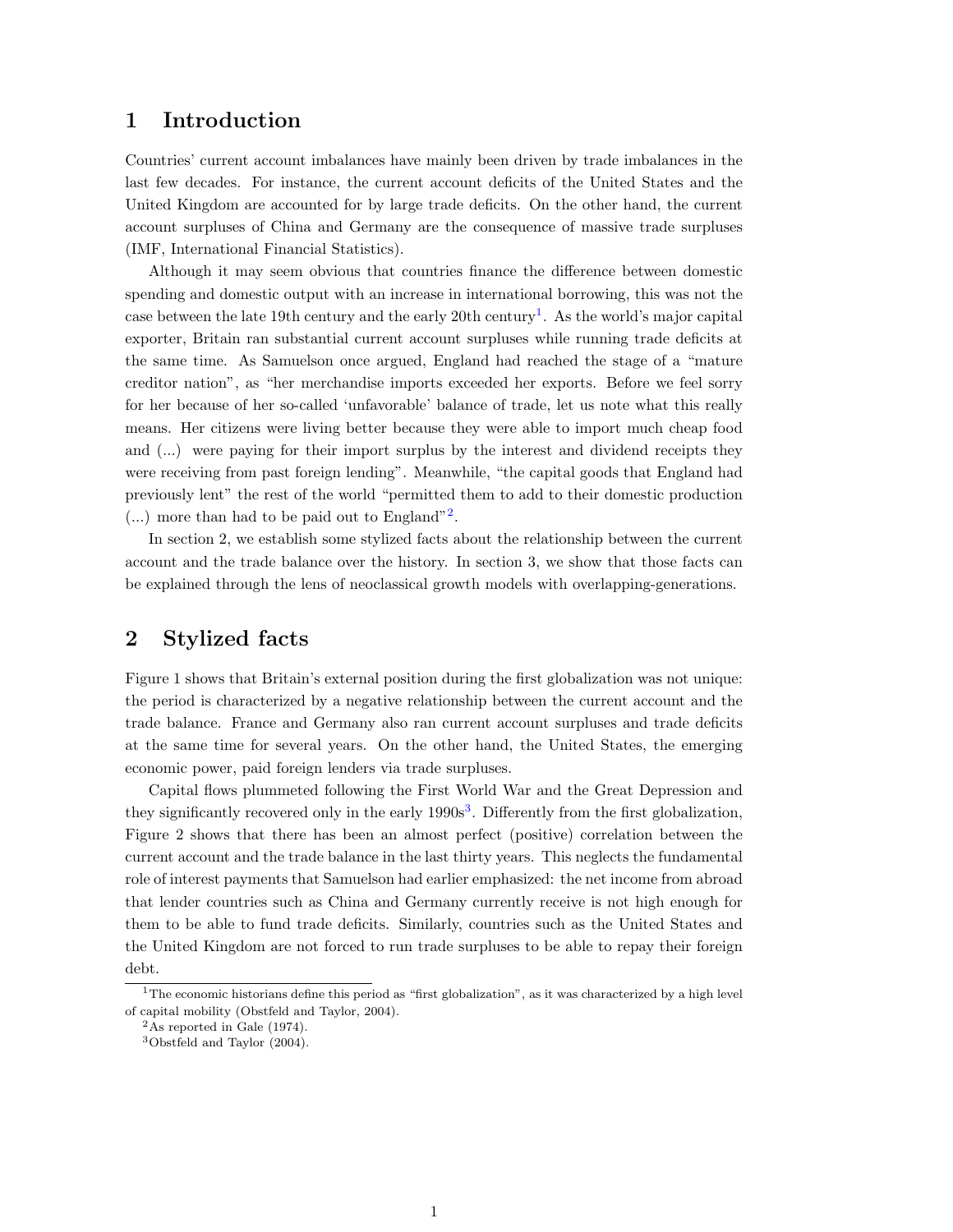

Figure 1: Current account and trade balances during the first globalization: 1870-1914

Notes: The data source is Piketty et al.'s database (2014). Data are decennial averages.



Figure 2: Current account and trade balances during the second globalization: 1990-2010

Notes: The data sources are the IMF's World Economic Outlook and International Financial Statistics databases. Data are decennial averages.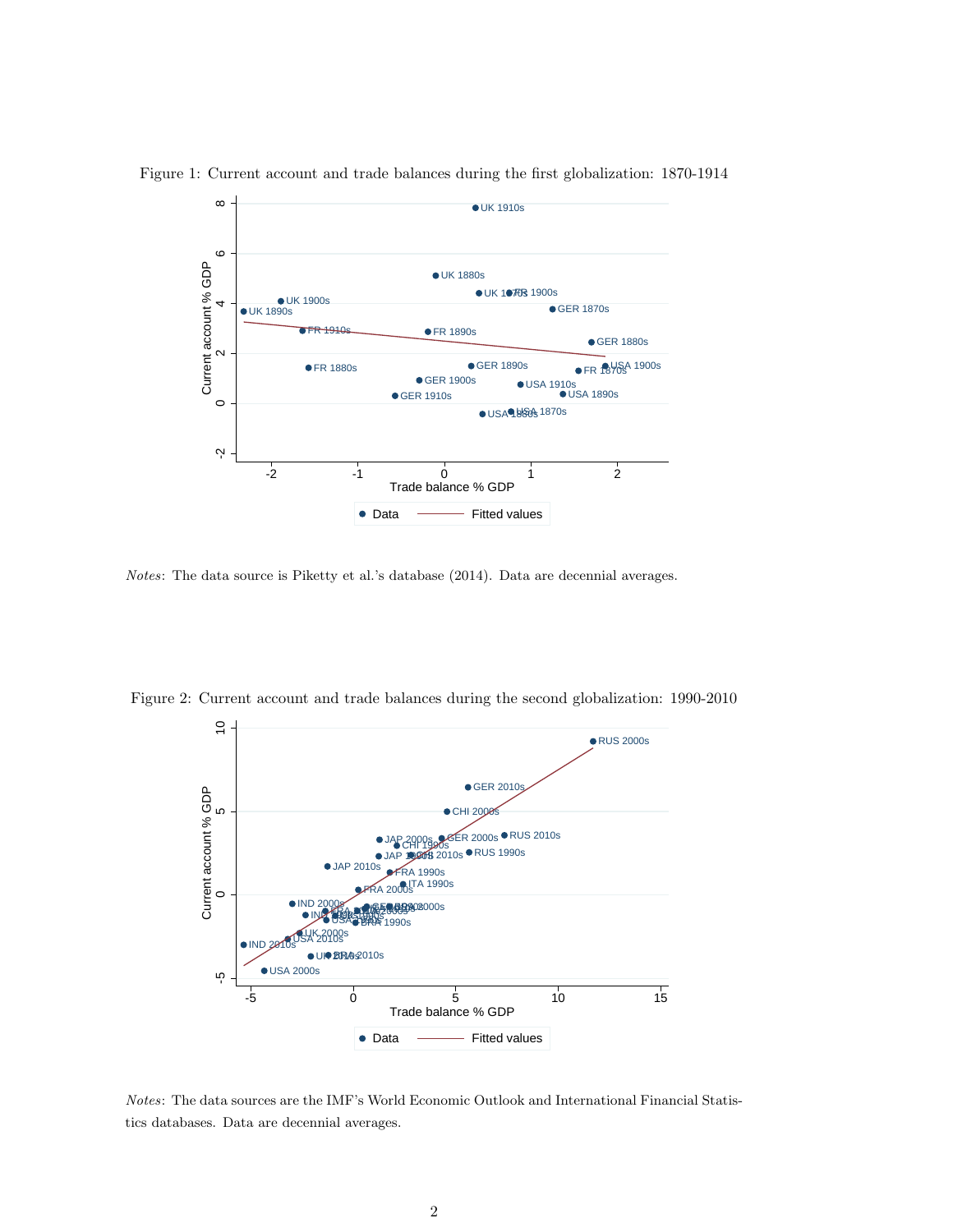# 3 From "mature creditor nations" to the "global saving glut": theory and evidence

Let us recall the dynamics of the current account in a world of perfect capital mobility and in the context of one-sector neoclassical growth models. The current account balance of country  $i$  at time  $t$  is equal to the trade balance plus net income from abroad, which is computed as the world interest rate times the net foreign assets position of the country at the beginning of the period. The current account entirely determines the change in the net foreign assets position of the country:

$$
A_{i,t+1} - A_{i,t} = CA_{i,t} = TB_{i,t} + r_t A_{i,t}
$$

Suppose that the world economy is growing at a constant rate, due to both technological progress and population growth:  $Z_{i,t} = (1+g)Z_{i,t}$  and  $L_{i,t} = (1+n)L_{i,t-1}$ . Dividing all sides by  $Z_{i,t}L_{i,t}$ , we can express all variables per effective worker:

$$
(1+n)(1+g)a_{i,t+1} - a_{i,t} = ca_{i,t} = tb_{i,t} + r_t a_{i,t}
$$

Alternatively:

$$
tb_{i,t} = (1+n)(1+g)a_{i,t+1} - (1+r_t)a_{i,t}
$$

Now assume that the world economy is in a steady state:  $r_t = r$ , implying that  $tb_{i,t} = tb_i$ ,  $ca_{i,t} = ca_i$  and  $a_{i,t} = a_i$ . Then:

<span id="page-4-0"></span>
$$
tb_i \approx (n+g-r)a_i \tag{1}
$$

$$
ca_i \approx (n+g)a_i \tag{2}
$$

$$
\Leftrightarrow tb_i \approx \frac{n+g-r}{n+g}ca_i \tag{3}
$$

where  $n+q$  is the world growth rate. Whether the current account and the trade balances are positively or negatively correlated depends on the sign of the numerator in [\(3\)](#page-4-0): if the world growth rate is higher (lower) than the world interest rate, then a country that runs a current account surplus (i.e. a lender country) runs a trade surplus (deficit).

A situation where  $n + q$  is greater than r reflects capital overaccumulation, which is compatible with utility maximization only as long as the demographic structure consists of overlapping-generations<sup>[4](#page-4-1)</sup>. Therefore, the presence of a "global saving glut" (Bernanke, 2005) might explain the positive relationship between the trade balance and the current account in the second globalization, while the first globalization was instead "normal" in the sense of Pareto efficiency (Gale, 1974).

We test this hypothesis by examining the statistical relationship between growth rates and interest rates in the two eras of globalization. As an estimate of the world growth rate is not available for the first globalization, we construct country-specific growth rates and interest rates. Figure 3 illustrates that, as most observations are above the 45 degree line, interest rates were statistically higher than growth rates. This is evidence that interest payments were high enough to allow lender countries to fund trade deficits.

<span id="page-4-1"></span><sup>&</sup>lt;sup>4</sup>In models with infinitely-lived agents, the transversality condition requires that r is greater than  $g + n$ . See Gale (1971, 1974), Buiter (1981) and Eugeni (2015) for examples of overlapping-generations models that can underpin equation [\(1\)](#page-4-0).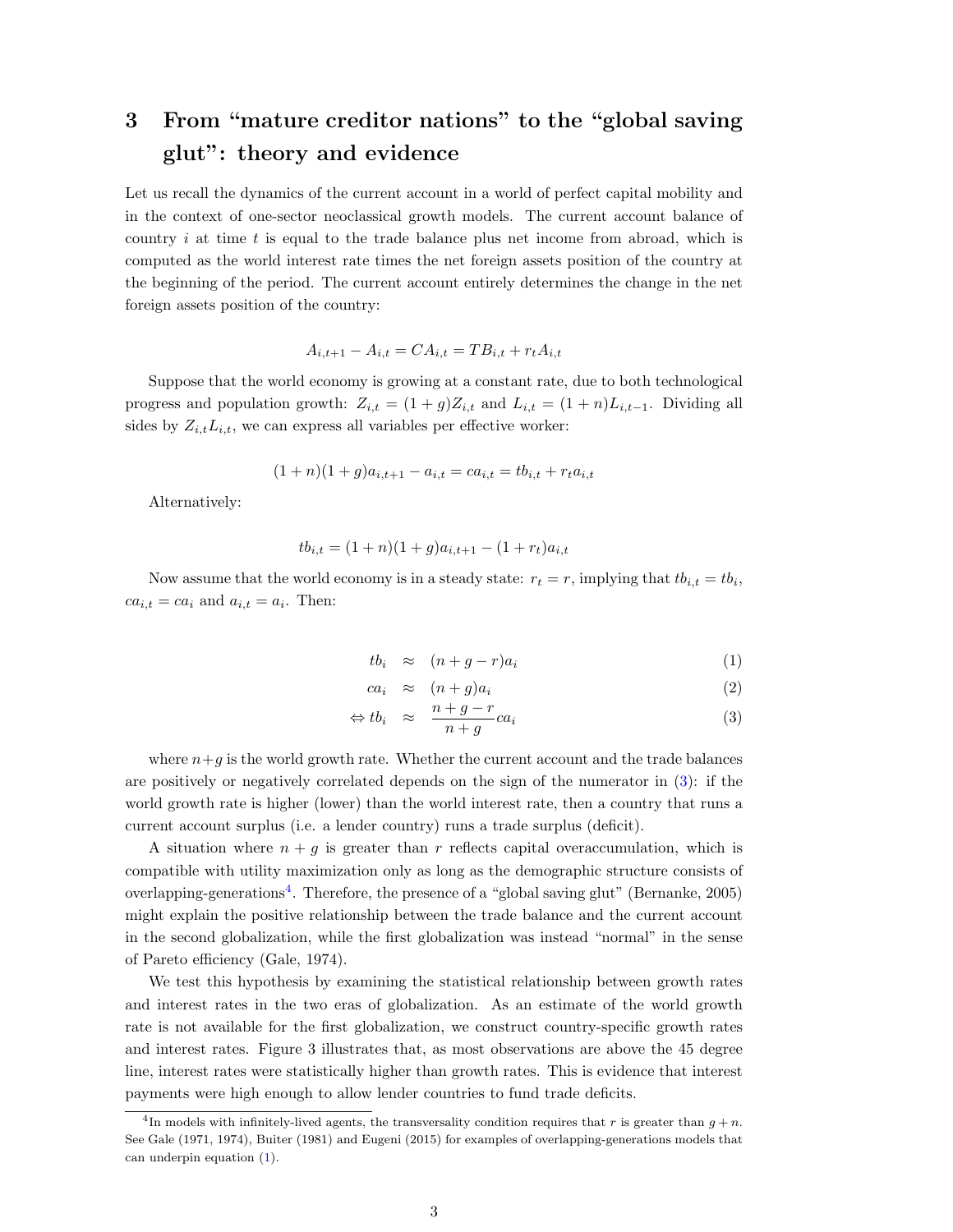Since the IMF provides data on the world growth rate, we do a different kind of exercise for the second globalization. We calculate the world interest rate in each period as a weighted average of the returns of the largest countries in the world. We then regress the world interest rate on the world growth rate. As cross-country returns have been falling over time (Figures 4 and 5), we divide the sample in two periods: 1991-1999 and 2000-2011. The results are reported in Table 1. It can be observed that while during the 1990s the world interest rate was still higher than the world growth rate, it fell below during the 2000s. This is the period which indeed saw the emergence of substantial trade imbalances-driven current account imbalances.





Notes: See Appendix for data construction. The regression coefficient is significant at 1% level (no constant assumed).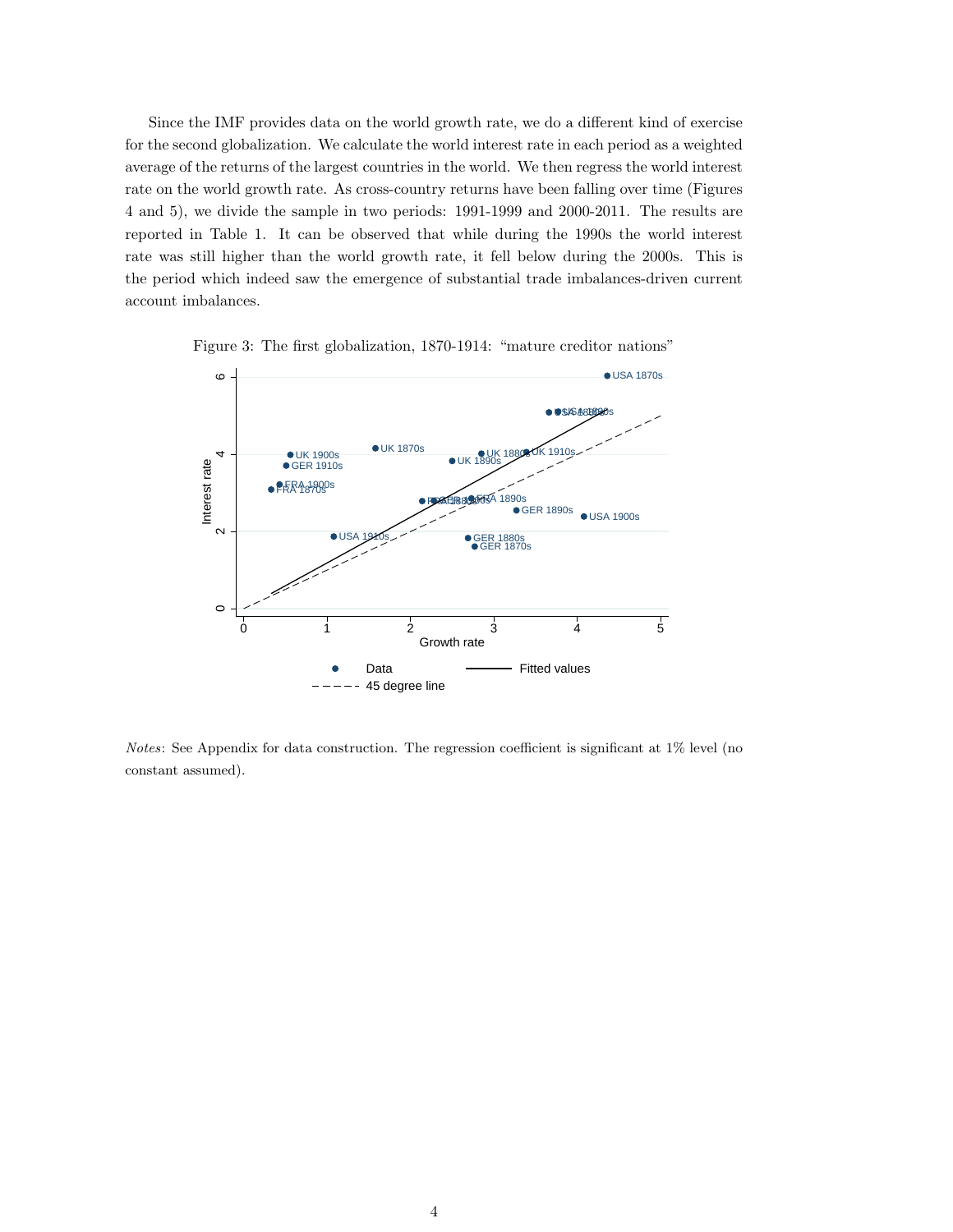

Figure 4: Second globalization: average returns on foreign assets and on foreign liabilities.

Notes: See Appendix.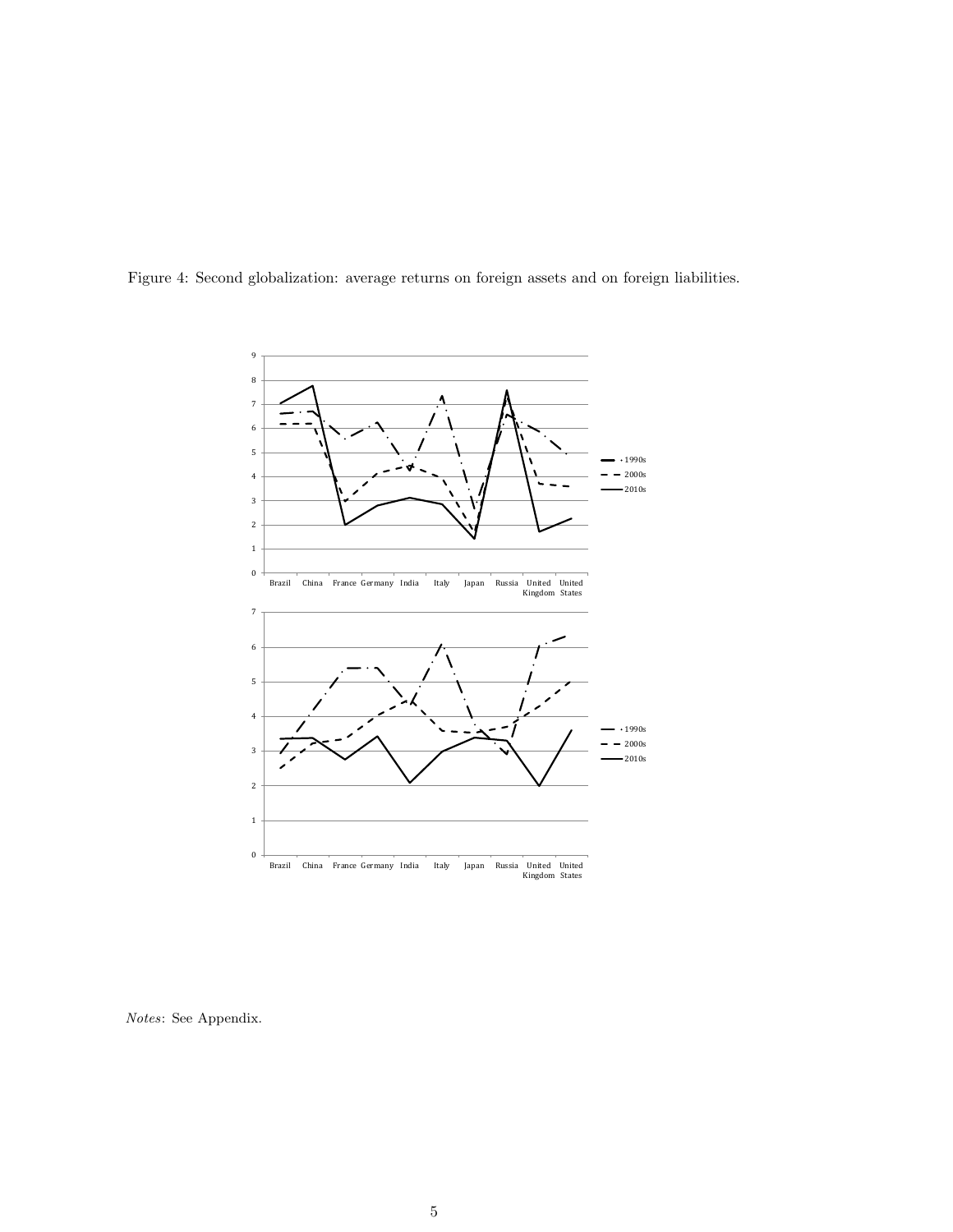#### Table 1: The second globalization, 1991-2011: a"global saving glut"

|                     | 1991-1999    | 1991-1999    | 2000-2011    | 2000-2011    |
|---------------------|--------------|--------------|--------------|--------------|
|                     | Return on FA | Return on FL | Return on FA | Return on FL |
| world growth rate   | $1.5147***$  | $1.5701***$  | $0.8999***$  | $0.9670***$  |
|                     | (0.1003)     | (0.0875)     | (0.1006)     | (0.0897)     |
| No. of observations |              | 9            | 12           | 12           |

Dependent variable: world interest rate

Notes: FA (FL) stands for foreign assets (liabilities). No constant is assumed. Standard errors are reported in parenthesis. \*\*\* indicates significance at the 1% level. See Appendix for details on the construction of the time-series.

# 4 Conclusions

This paper shows that the world economy of the late XIX and early XX centuries was efficient in a Pareto sense while the XXI world is not as the world interest rate is low as compared to the world growth rate. This evidence explains why the correlation between the current account and the trade balance has turned positive from negative in the recent decades. The positive correlation between the current account and the trade balance is nothing but a indication that policies aimed at reducing world savings are desirable.

# References

- [1] Bernanke B.S. (2005), The Global Saving Glut and the U.S. Current Account Deficit, http://www.federalreserve.gov/boarddocs/speeches/2005/200503102/
- [2] Buiter W.H. (1981), Time Preference and International Lending and Borrowing in an Overlapping-Generations Model, Journal of Political Economy, 89 (4), 769-797.
- [3] Edelstein M. (2004), Foreign investment, accumulation and Empire, 1860-1914, in The Cambridge Economic History of Modern Britain: Economic Maturity, 1860-1939, Vol. 2, edited by Floud R. and Johnson P., Cambridge University Press, 190-226.
- [4] Eugeni S. (2015), An OLG model of global imbalances, Journal of International Economics, 95 (1), 83-97.
- [5] Gale D. (1971), General Equilibrium with Imbalance of Trade, Journal of International Economics, 1 (2), 141-158.
- [6] Gale D. (1974), The Trade Imbalance Story, Journal of International Economics, 4 (2), 119-137.
- [7] Lane P.R., Milesi-Ferretti G.M. (2007), The external wealth of nations mark II: Revised and extended estimates of foreign assets and liabilities, 1970 - 2004, Journal of International Economics, 73 (2), 223-250.
- [8] Obstfeld M., Taylor A.M. (2004), Global capital markets. Integration, crisis, and growth, Cambridge University Press.